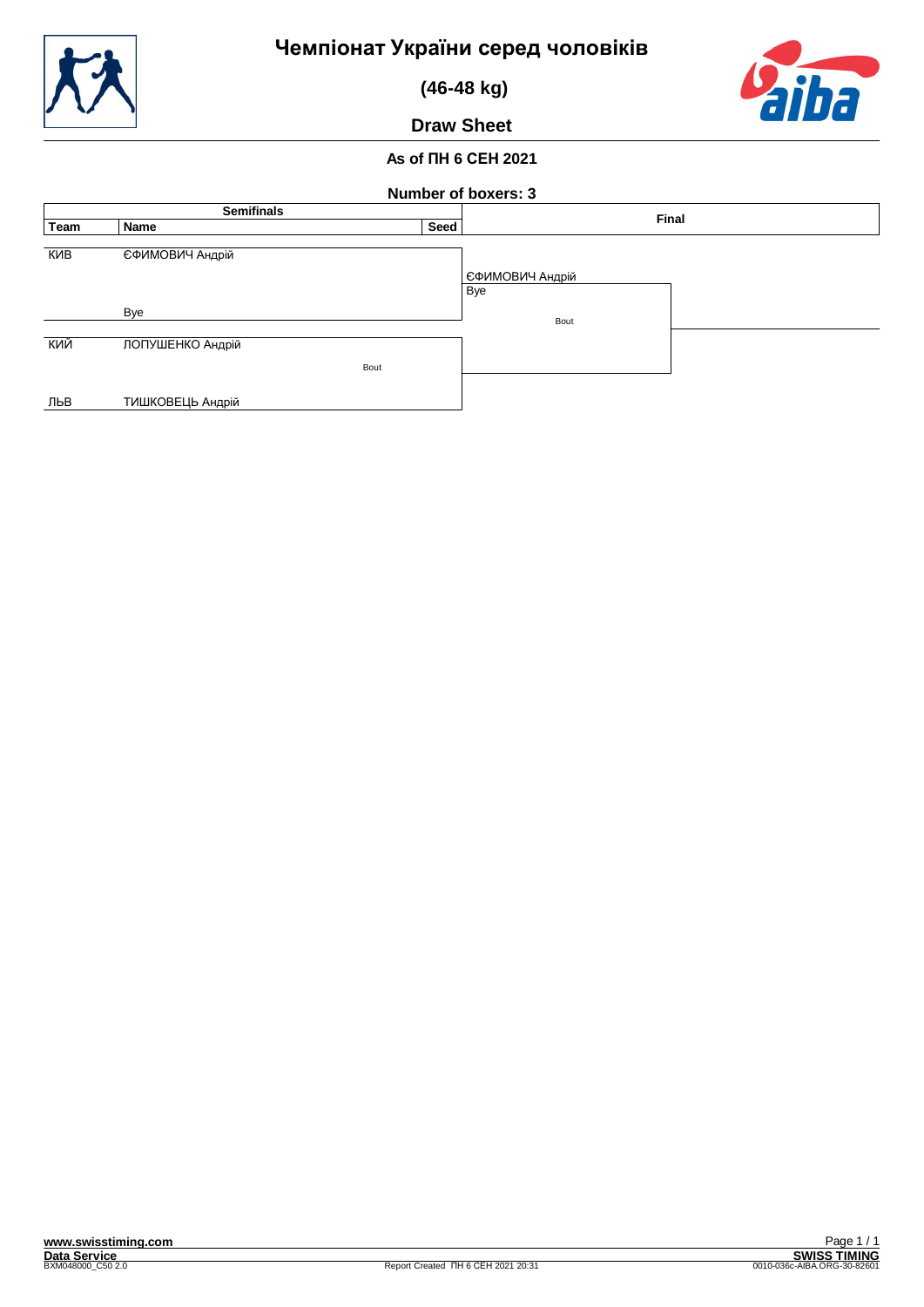



 **(51 kg)**

# **Draw Sheet**

## **As of ПН 6 СЕН 2021**

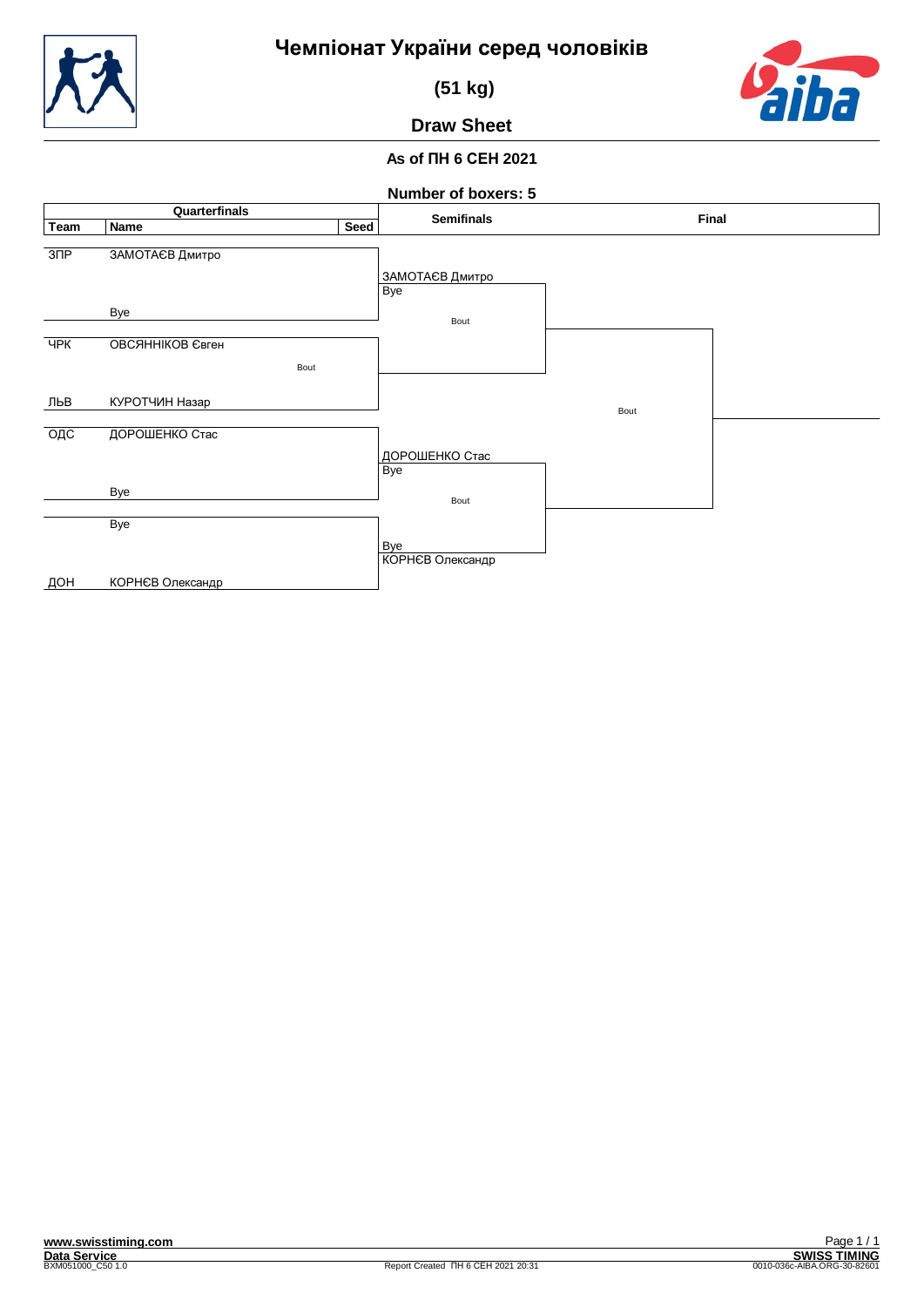

 **(54 kg)**



**Draw Sheet**

## **As of ПН 6 СЕН 2021**

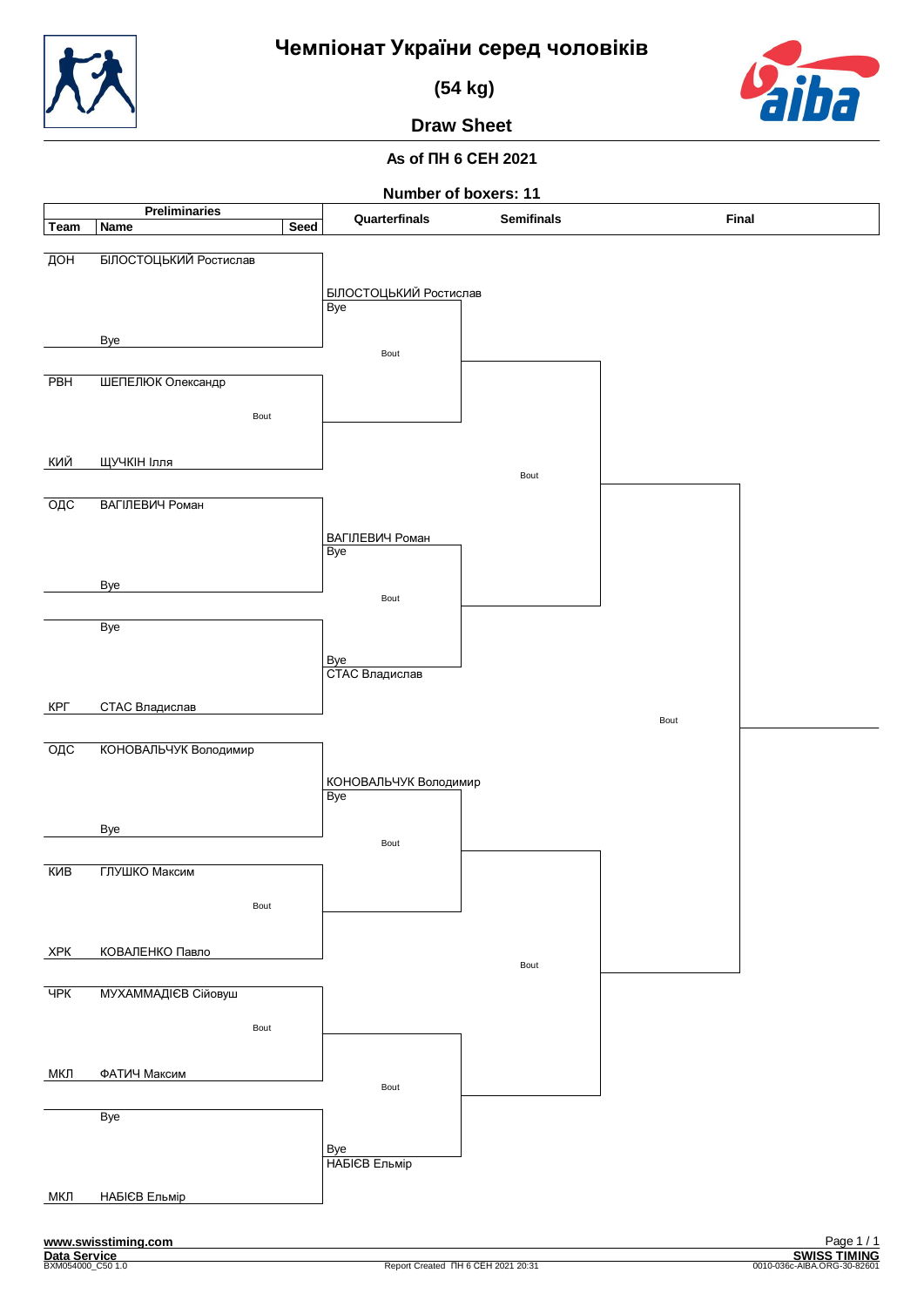



 **(57 kg)**

# **Draw Sheet**

## **As of ПН 6 СЕН 2021**

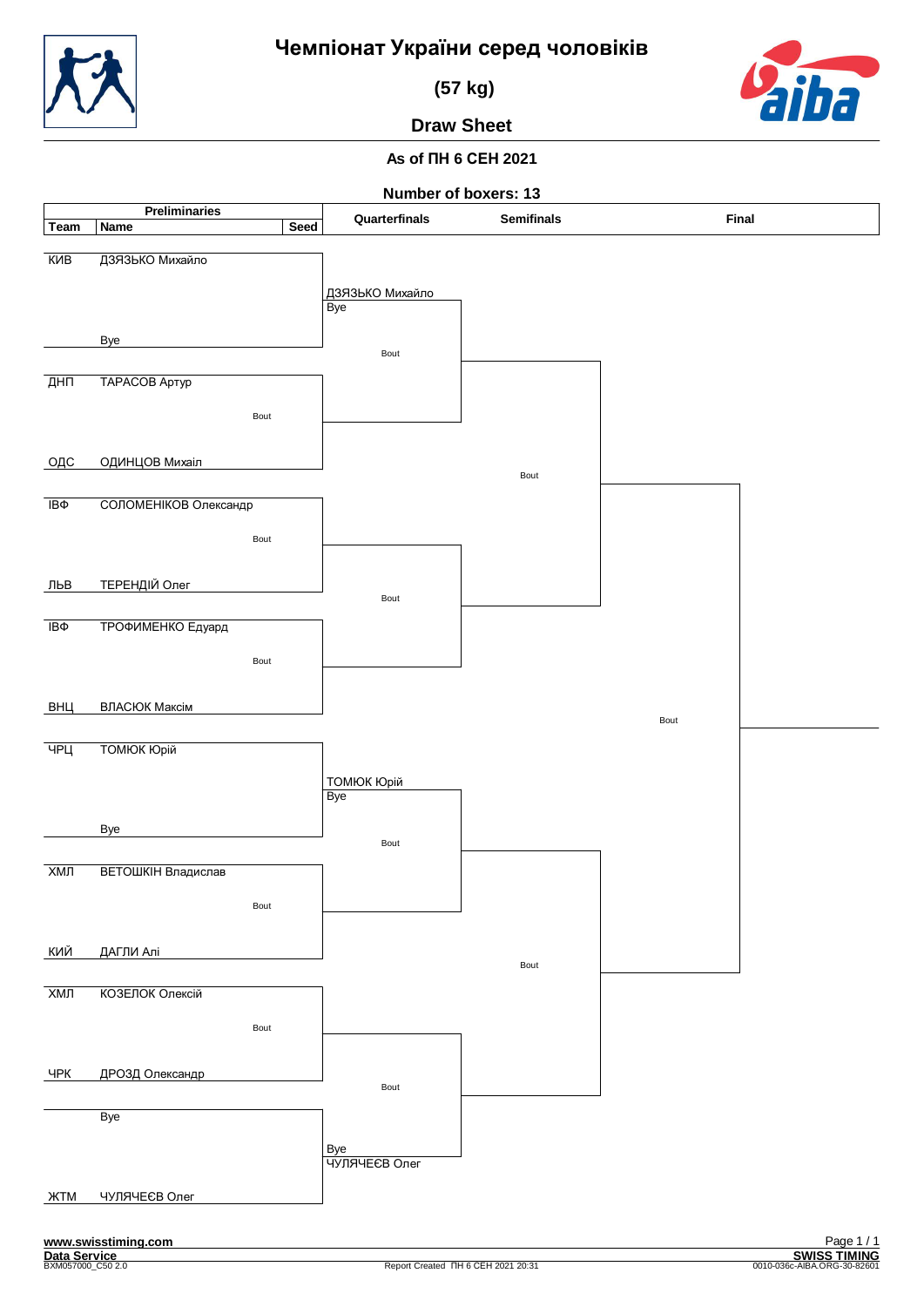**(60 kg)**



**Draw Sheet**

## **As of ПН 6 СЕН 2021**

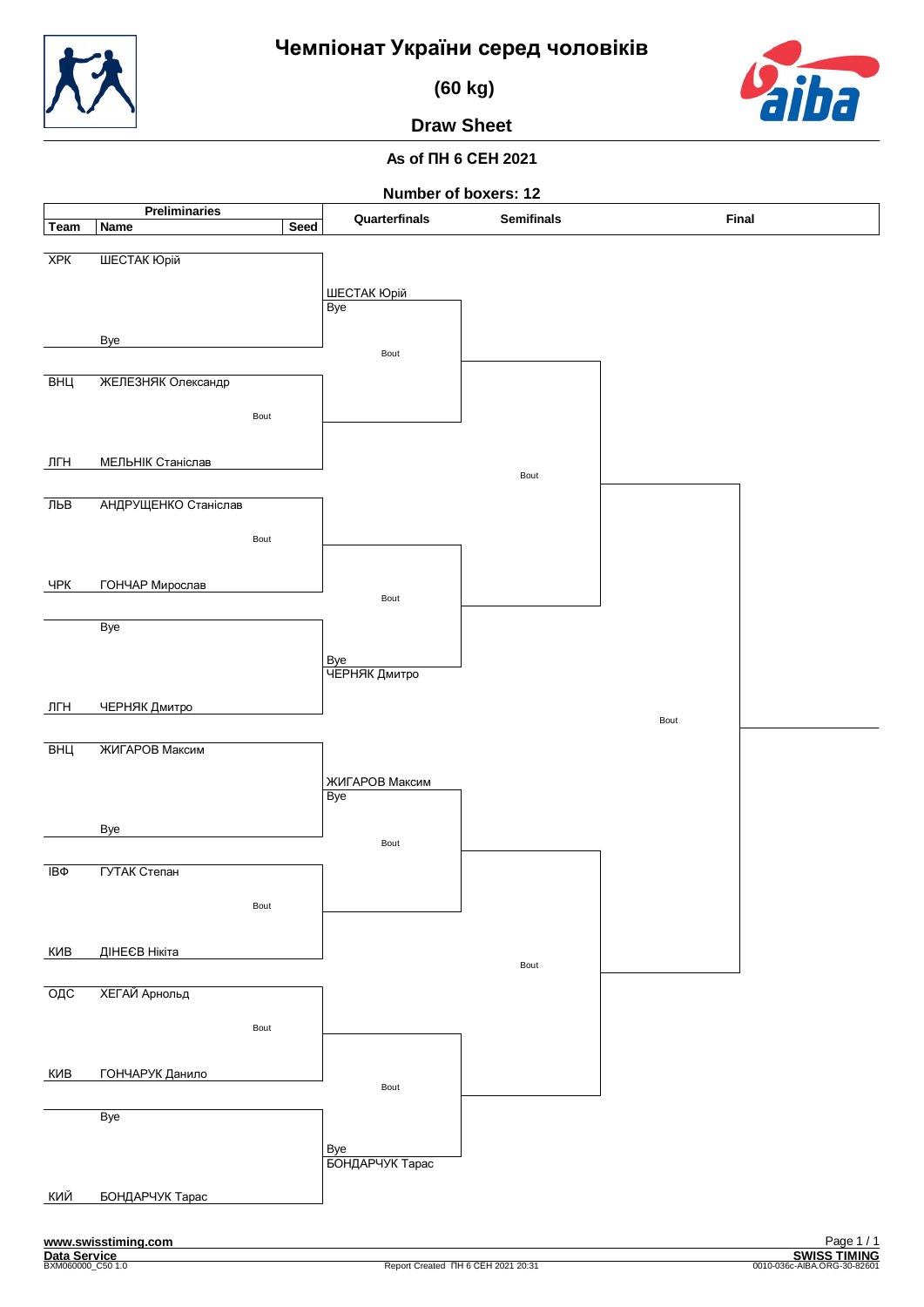

 **(63.5 kg)**



**Draw Sheet**

## **As of ПН 6 СЕН 2021**

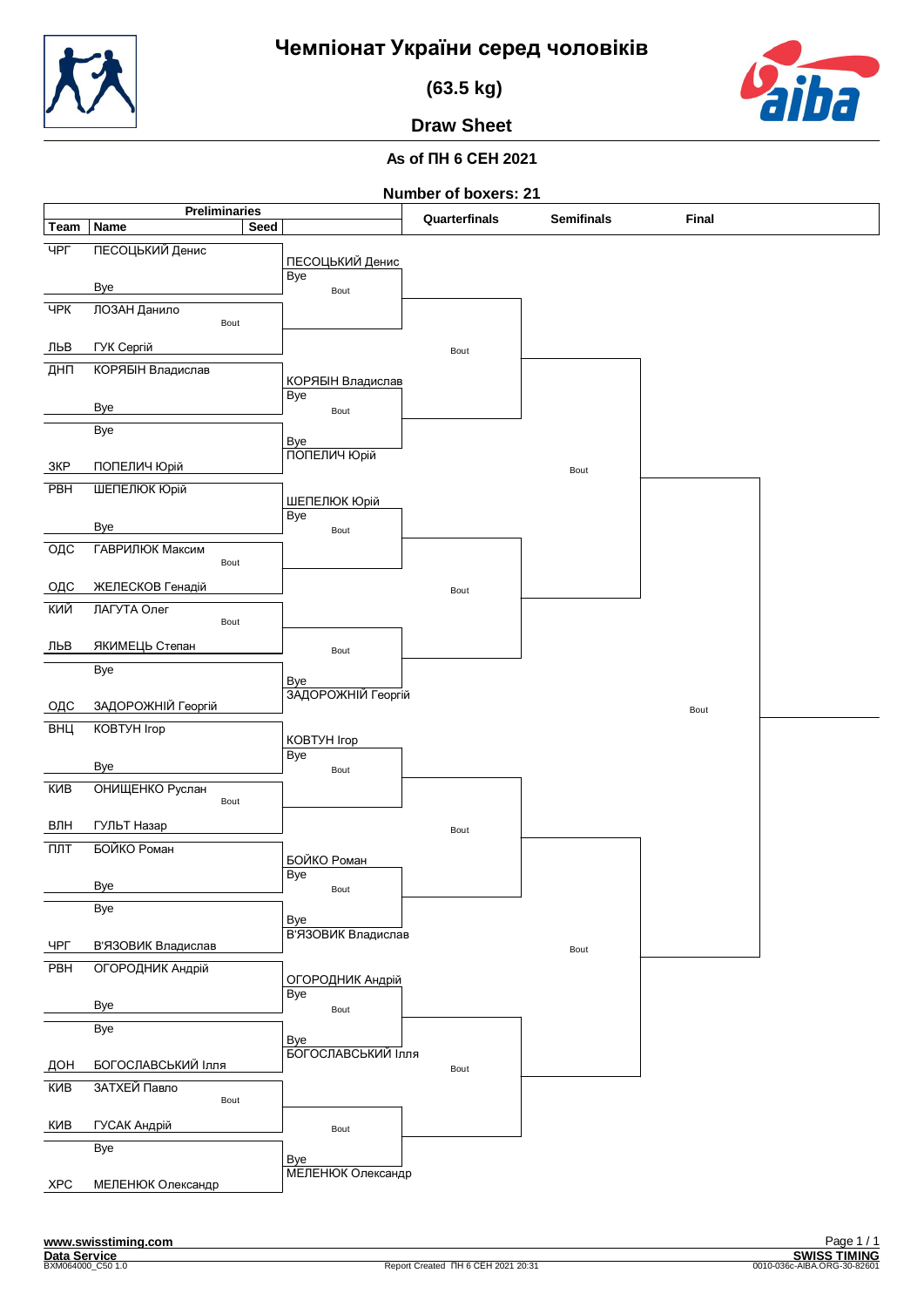![](_page_6_Picture_0.jpeg)

 **(67 kg)**

![](_page_6_Picture_3.jpeg)

**Draw Sheet**

## **As of ПН 6 СЕН 2021**

![](_page_6_Figure_7.jpeg)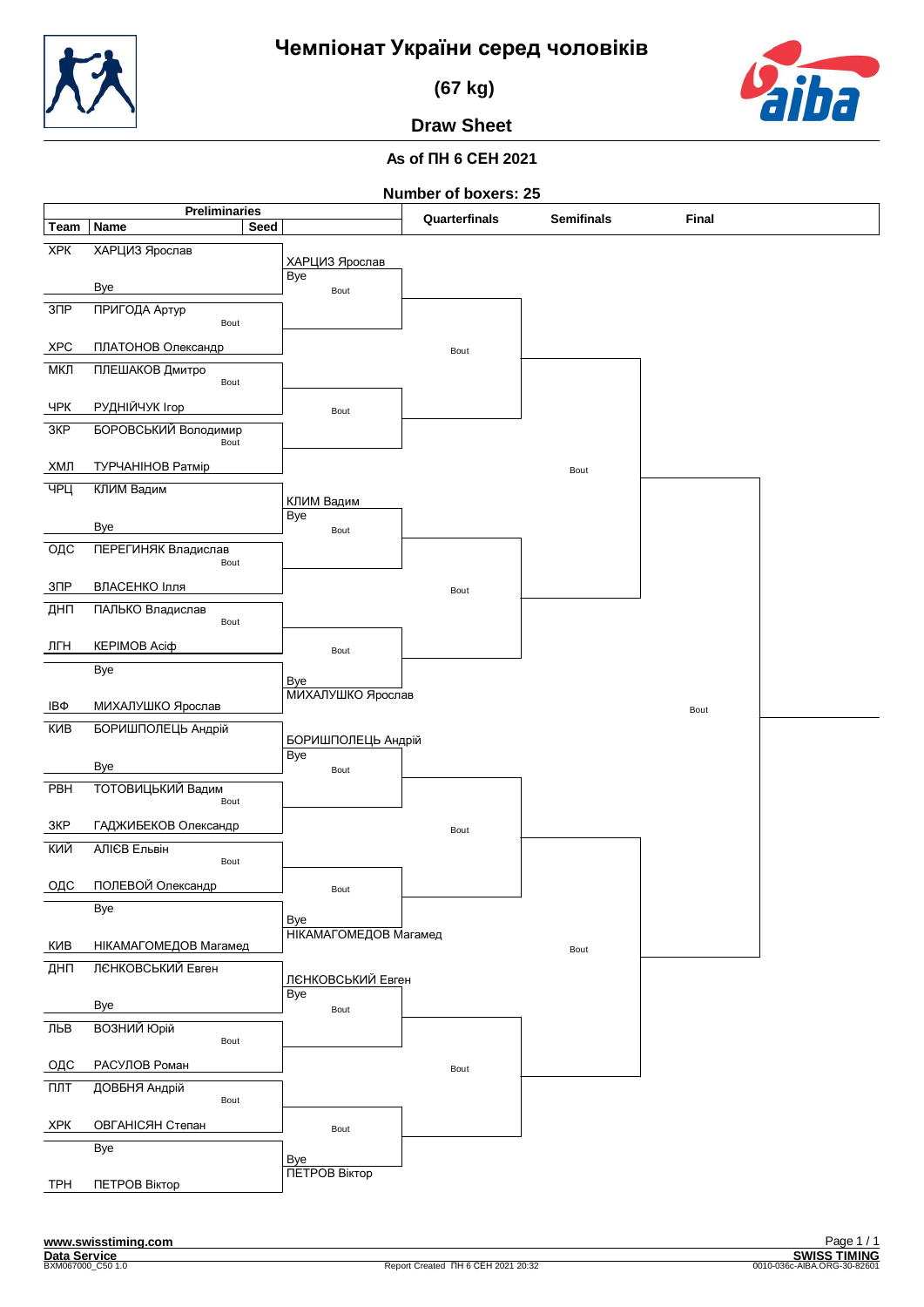![](_page_7_Picture_0.jpeg)

 **(71 kg)**

![](_page_7_Picture_3.jpeg)

**Draw Sheet**

## **As of ПН 6 СЕН 2021**

![](_page_7_Figure_7.jpeg)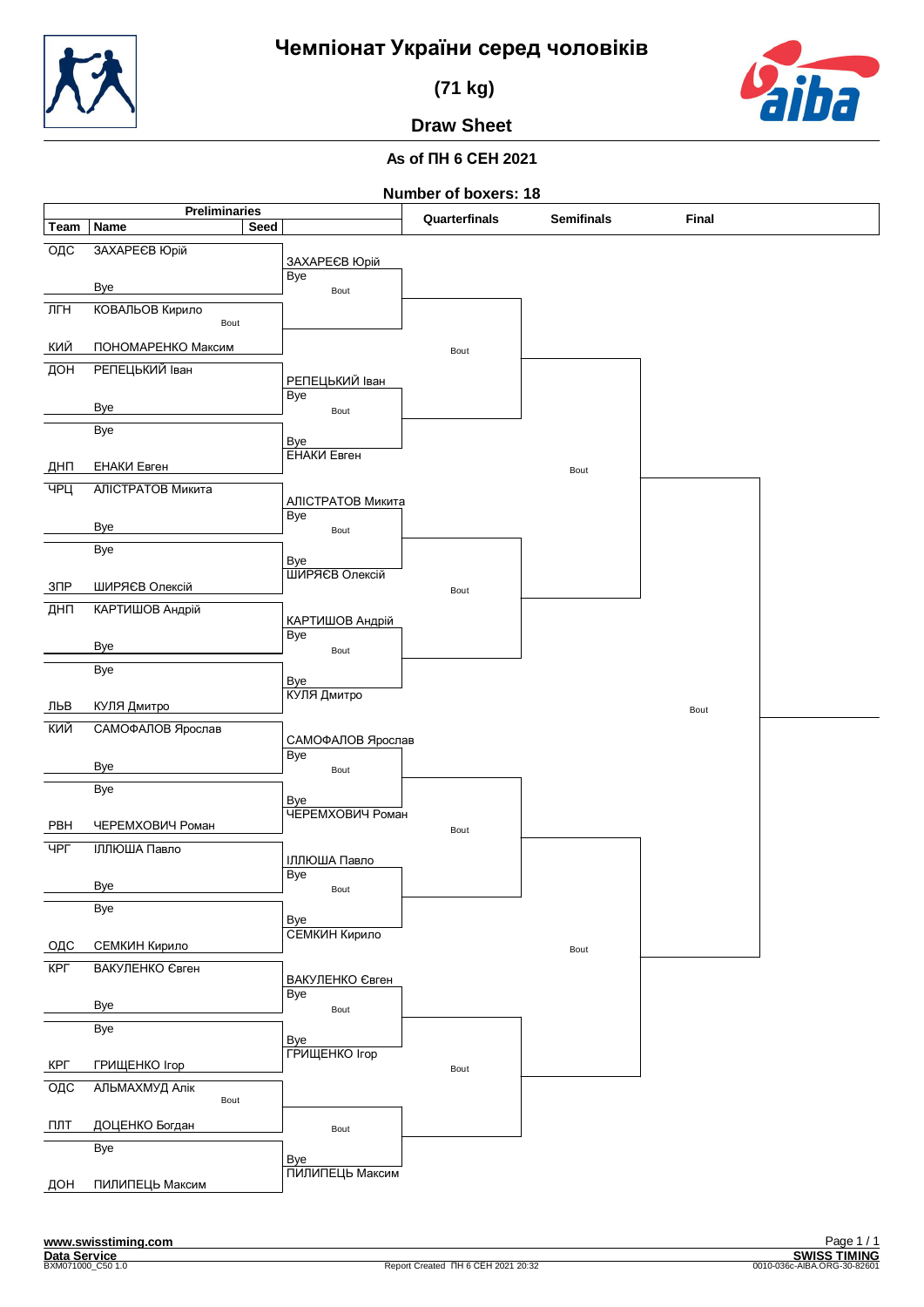![](_page_8_Picture_0.jpeg)

 **(75 kg)**

![](_page_8_Picture_3.jpeg)

**Draw Sheet**

## **As of ПН 6 СЕН 2021**

![](_page_8_Figure_7.jpeg)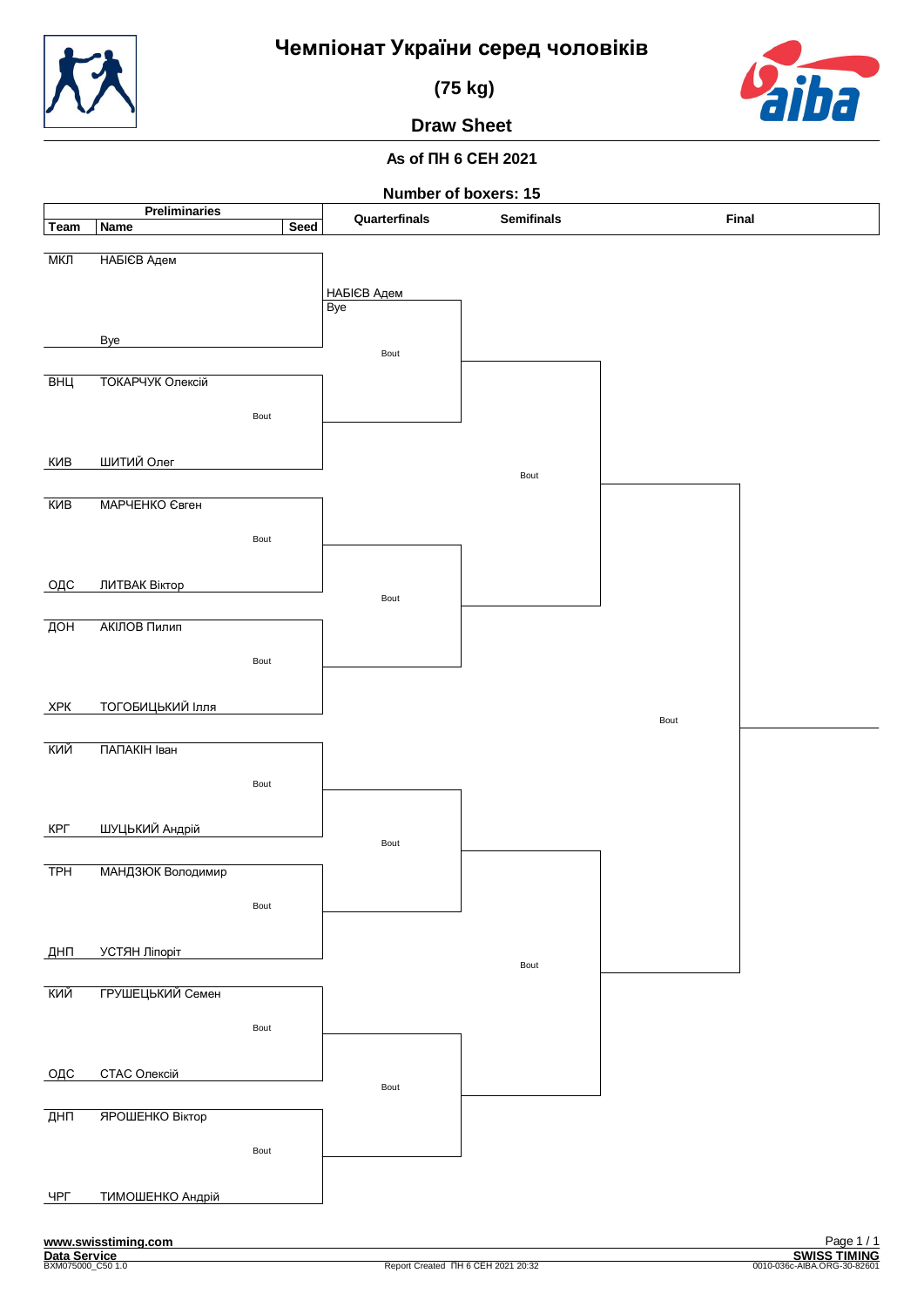![](_page_9_Picture_0.jpeg)

 **(80 kg)**

![](_page_9_Picture_3.jpeg)

## **As of ПН 6 СЕН 2021 Draw Sheet**

![](_page_9_Figure_7.jpeg)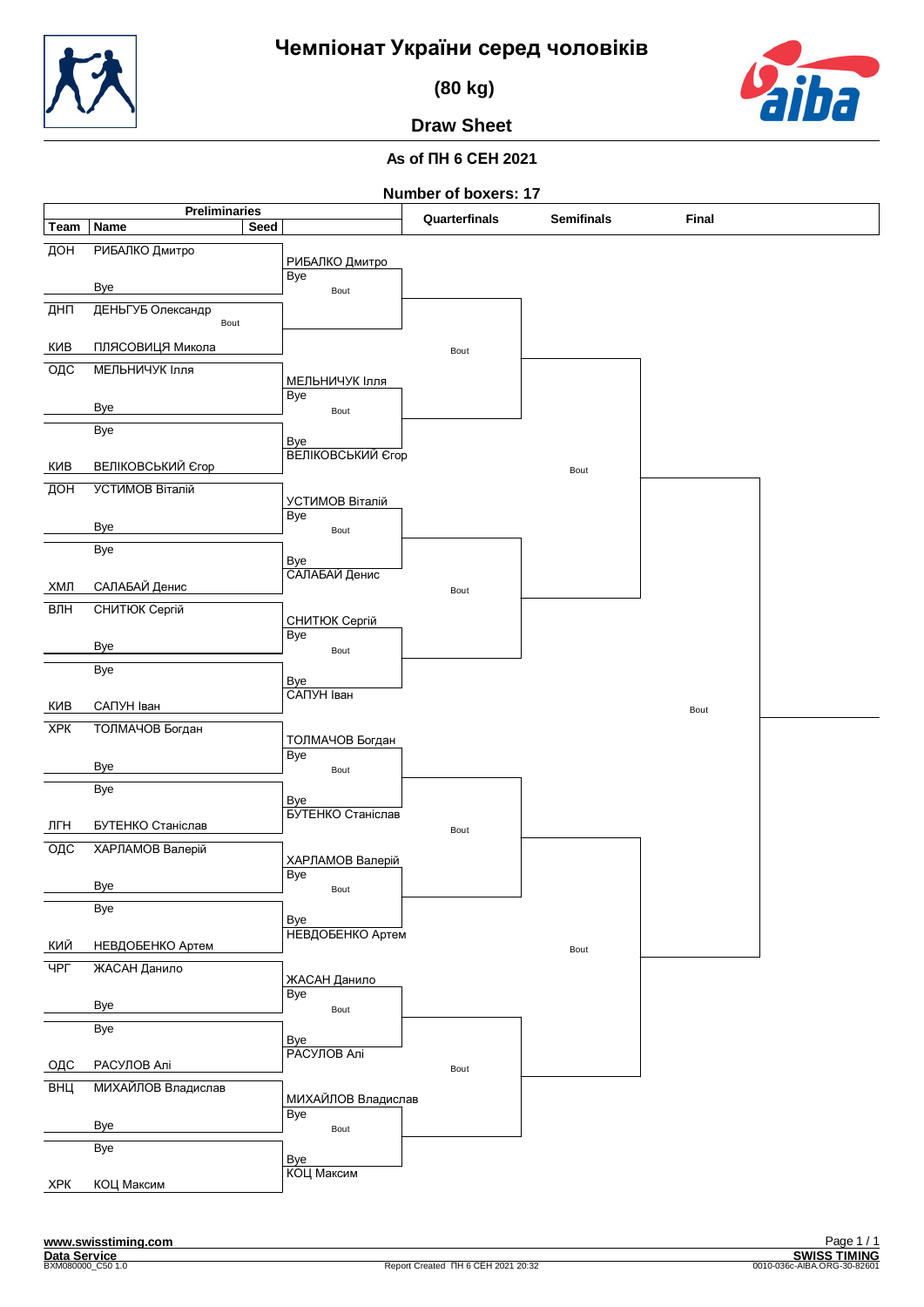![](_page_10_Picture_0.jpeg)

 **(86 kg)**

![](_page_10_Picture_3.jpeg)

**Draw Sheet**

## **As of ПН 6 СЕН 2021**

![](_page_10_Figure_7.jpeg)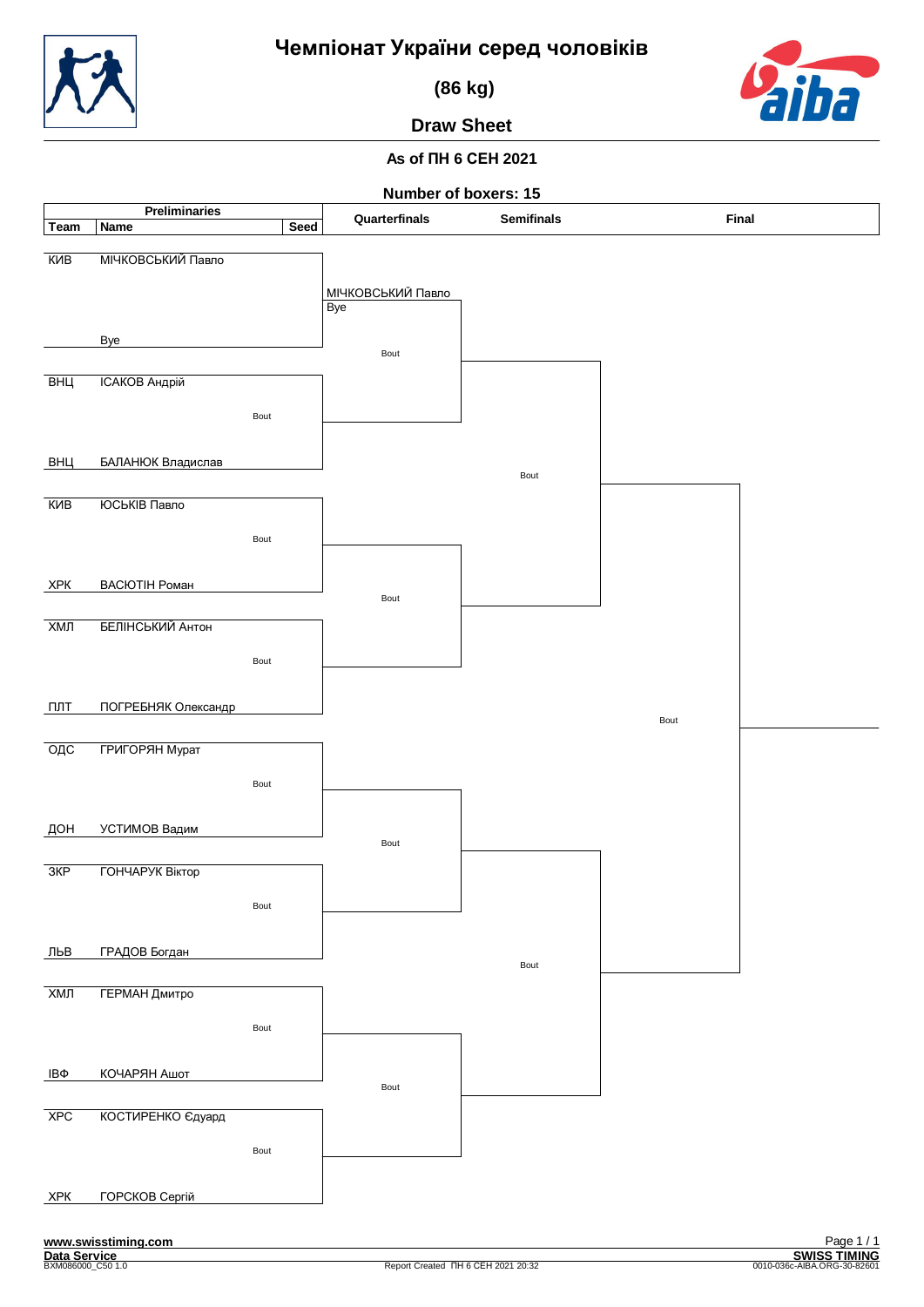**(92 kg)**

![](_page_11_Picture_3.jpeg)

**Draw Sheet**

## **As of ПН 6 СЕН 2021**

![](_page_11_Figure_7.jpeg)